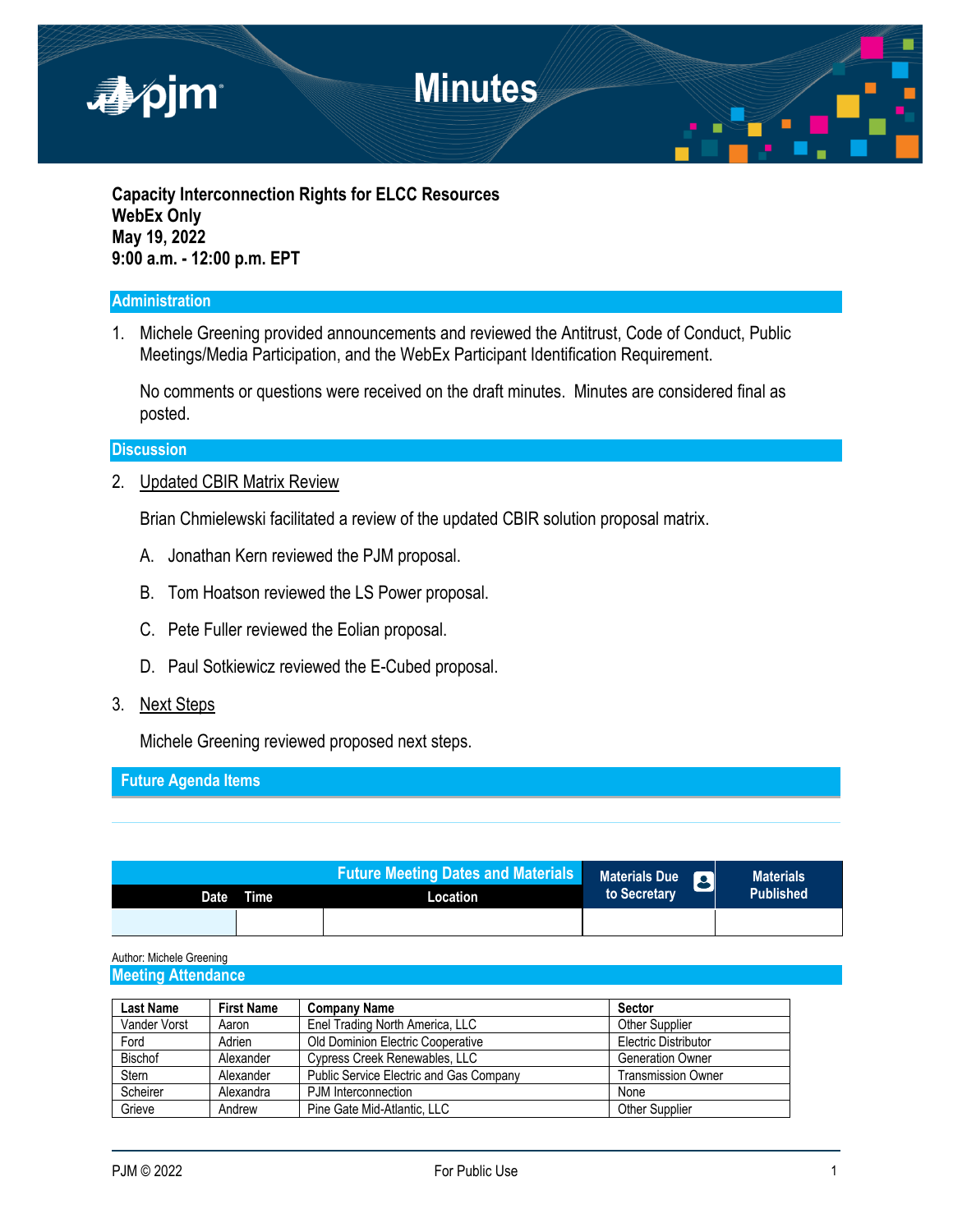

# **Minutes**

| Levitt          | Andrew         | PJM Interconnection                                 | None                      |  |
|-----------------|----------------|-----------------------------------------------------|---------------------------|--|
| Ptak            | Anton          | EDF Renewable Development, Inc.                     | None                      |  |
| Dixit           | Anuj           | Recurrent Energy, LLC                               | Other Supplier            |  |
| Janapareddy     | Anupama        | Green River Holdings, LLC                           | Generation Owner          |  |
| ller            | Arthur         | Indiana Office of Utility Consumer Counselor        | End-Use Customer          |  |
| Tiwari          | Ashutosh       | sPower Development Company, LLC                     | None                      |  |
| <b>Brahman</b>  | Azade          | Orsted Onshore North America, LLC                   | Generation Owner          |  |
| Pham            | Bao            | sPower Development Company, LLC                     | None                      |  |
| Sloan           | Ben            | Organization of PJM States, Inc.                    | None                      |  |
| Greene          | Benjamin       | AEP Appalachian Transmission Company, Inc.          | <b>Transmission Owner</b> |  |
|                 |                | Dominion Virginia Power                             |                           |  |
| Coyle           | Billy          |                                                     | <b>Transmission Owner</b> |  |
| Heisey          | <b>Bradley</b> | Tenaska Pennsylvania Partners, LLC                  | <b>Generation Owner</b>   |  |
| Watson          | <b>Brian</b>   | Appalachian Power Company (AEP Generation)          | <b>Transmission Owner</b> |  |
| Chmielewski     | <b>Brian</b>   | PJM Interconnection                                 | None                      |  |
| Sparks          | <b>Bridget</b> | sPower Development Company, LLC                     | None                      |  |
| Ondayko         | <b>Brock</b>   | AEP Energy Partners, Inc. (AEP Gen Resources)       | <b>Transmission Owner</b> |  |
| Gaddes          | Caleb          | Whitetail Solar 1, LLC                              | <b>Generation Owner</b>   |  |
| Johnson         | Carl           | Customized Energy Solutions, Ltd.                   | None                      |  |
| Bommareddy      | Chandana       | Quanta Technology                                   | None                      |  |
| Norton          | Chris          | American Municipal Power, Inc.                      | Electric Distributor      |  |
| Alva            | Christian      | Scout Clean Energy                                  | None                      |  |
| Fuess           | Christian      | PBF Power Marketing, LLC                            | End-Use Customer          |  |
| McDewell        | Christian      | Pennsylvania Public Utility Commission              | None                      |  |
| Bigelow         | Christina      | Pine Gate Mid-Atlantic, LLC                         | Other Supplier            |  |
| O'Hara          | Christopher    | PJM Interconnection                                 | None                      |  |
| Dugan           | Chuck          | East Kentucky Power Cooperative, Inc.               | <b>Transmission Owner</b> |  |
| Richards Jr     | Cleveland      | PPL Electric Utilities Corp. dba PPL Utilities (TO) | Transmission Owner        |  |
| Walcavich       | Colin          | Green River Holdings, LLC                           | Generation Owner          |  |
| Szeto           | Connie         | Orsted Onshore North America, LLC                   | Generation Owner          |  |
| Rutledge        | Craig          | Appalachian Power Company (APCO Dedicated)          | <b>Transmission Owner</b> |  |
| <b>Bothwell</b> | Cynthia        |                                                     | None                      |  |
|                 |                | DOE Wind Energy Technologies Office                 |                           |  |
| Tashakkori      | Cyrus          | Open Road Renewables, LLC                           | Other Supplier            |  |
| Anders          | David          | PJM Interconnection                                 | None                      |  |
| Canter          | David          | Appalachian Power Company (AEP Generation)          | <b>Transmission Owner</b> |  |
| Capparelli      | David          | Dakota Power Partners                               | None                      |  |
| Davis           | David          | Apex Clean Energy Holdings, LLC                     | None                      |  |
| Mabry           | David          | McNees Wallace & Nurick LLC                         | None                      |  |
| Sunderman       | Derek          | Savion, LLC.                                        | None                      |  |
| Cham            | Edrissa        | Savion, LLC                                         | None                      |  |
| <b>Nix</b>      | Emma           | Leeward Asset Management, LLC                       | Generation Owner          |  |
| Matheson        | Eric           | Non-member                                          | None                      |  |
| Swigonski       | Frank          | Pine Gate Mid-Atlantic, LLC                         | <b>Other Supplier</b>     |  |
| Hudis           | Gabriella      | Gabel & Associates                                  | None                      |  |
| Fee             | George         | Appalachian Power Company (AEP Generation)          | <b>Transmission Owner</b> |  |
| Kogut           | George         | New York Power Authority                            | Other Supplier            |  |
| Jardot          | Gina           | NRG Curtailment Solutions, Inc.                     | Other Supplier            |  |
| Wray            | Gizelle        | Savion, LLC.                                        | None                      |  |
| Long            | Glenn          | PJM Interconnection                                 | None                      |  |
| Poulos          | Greg           | CAPS                                                | None                      |  |
| Carmean         | Gregory        | Organization of PJM States, Inc.                    | None                      |  |
|                 |                | Customized Energy Solutions, Ltd.                   |                           |  |
| Filomena        | Guy            |                                                     | None                      |  |
| Svenson         | Heather        | Public Service Electric and Gas Company             | <b>Transmission Owner</b> |  |
| Mihaly          | Imola          | Nautilus Power, LLC                                 | <b>Generation Owner</b>   |  |
| Davis           | James          | Dominion Energy Generation Marketing, Inc.          | Generation Owner          |  |
| Okenfuss        | James          | Savion, LLC                                         | None                      |  |
| Barker          | Jason          | Constellation Energy Generation, LLC                | Generation Owner          |  |

П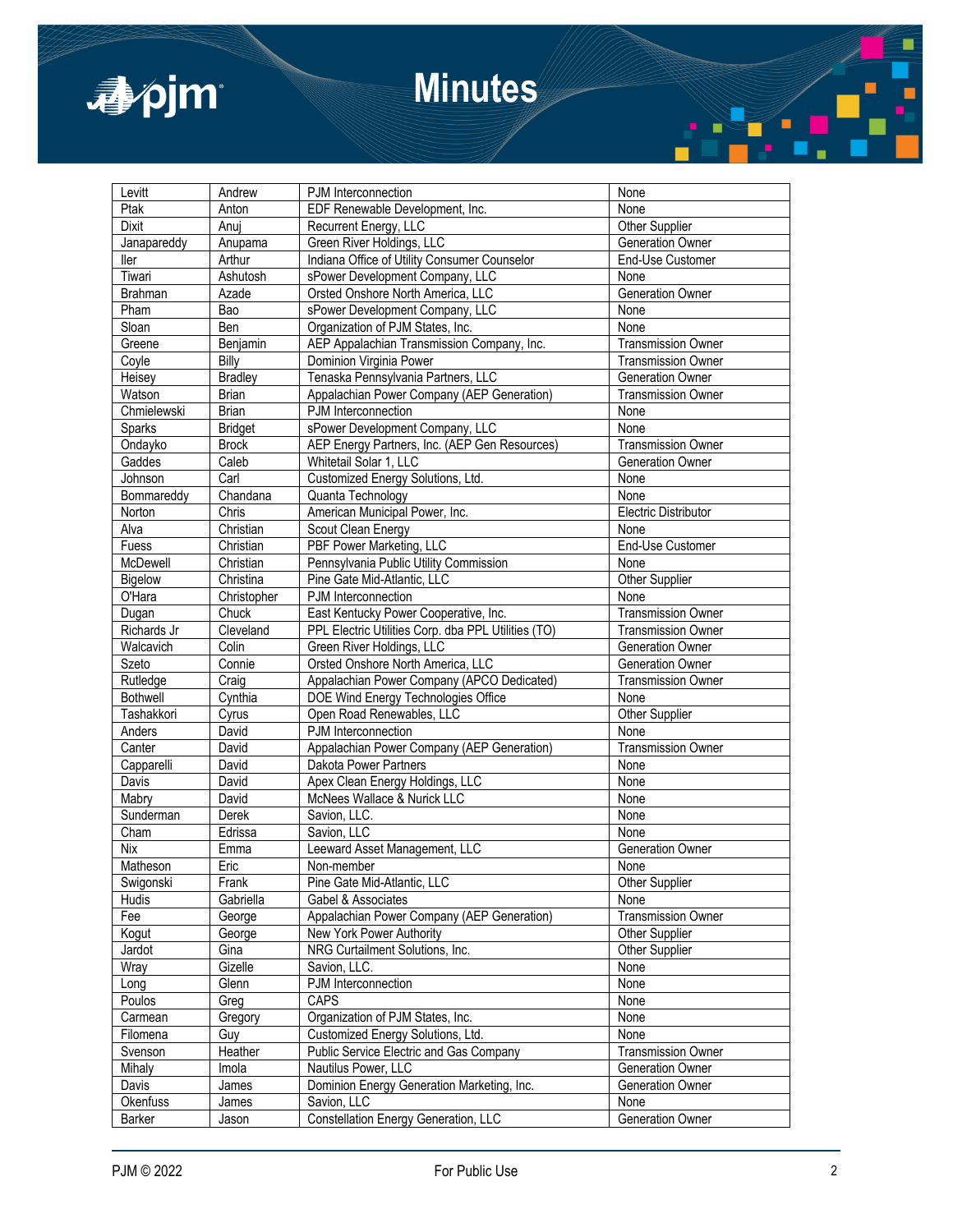

# **Minutes**

| Connell       | Jason      | PJM Interconnection                                 | None                        |  |
|---------------|------------|-----------------------------------------------------|-----------------------------|--|
| Cox           | Jason      | EQ Energy Advisors, LLC                             | None                        |  |
| Quevada       | Jason      | PJM Interconnection                                 | None                        |  |
| <b>Street</b> | Jason      | sPower Energy Marketing, LLC                        | Generation Owner            |  |
| Procuniar     | Jason      | Buckeye Power, Inc.                                 | Electric Distributor        |  |
| Currier       | Jeff       | Virginia Electric & Power Company                   | <b>Transmission Owner</b>   |  |
| Hudson        | Jeff       | Urban Grid Solar Projects, LLC                      | Other Supplier              |  |
| Whitehead     | Jeffrey    | <b>GT Power Group</b>                               | None                        |  |
| Hohenshilt    | Jennifer   | Talen Energy Marketing, LLC                         | Generation Owner            |  |
| Tribulski     | Jennifer   | PJM Interconnection                                 | None                        |  |
| Sorrels       | Jim        | Appalachian Power Company (AEP Generation)          | Transmission Owner          |  |
| Horstmann     | John       | Dayton Power & Light Company (The)                  | <b>Transmission Owner</b>   |  |
| Rohrbach      | John       | Wabash Valley Power Association, Inc.               | <b>Electric Distributor</b> |  |
| Reid          | John       | PJM Interconnection                                 | None                        |  |
| Gordon        | Jonathan   | Advanced Energy Ecomomy                             | None                        |  |
| Kern          |            |                                                     |                             |  |
|               | Jonathan   | PJM Interconnection                                 | None                        |  |
| Sasser        | Jonathan   | Customized Energy Solutions, Ltd.                   | None                        |  |
| Bruno         | Joshua     | PJM Interconnection                                 | None                        |  |
| McNeil        | Justin     | Kentucky Public Service Commission                  | None                        |  |
| Villarreal    | Jose       | Acciona Energy North America Corporation            | Generation Owner            |  |
| Burnham       | Kat        | Advanced Energy Economy (AEE)                       | None                        |  |
| Samarasekera  | Kasun      | <b>Electric Power Engineers Consulting</b>          | None                        |  |
| Curtis        | Kenneth    | Drilling Info, Inc.                                 | None                        |  |
| Foladare      | Kenneth    | Geenex Solar LLC                                    | Other Supplier              |  |
| Kilgallen     | Kevin      | Avangrid Renewables, LLC                            | Generation Owner            |  |
| Copeland      | Kyle       | PJM Interconnection                                 | None                        |  |
| Borum III     | Larry      | Illinois Commerce Commission                        | None                        |  |
| Yovanovich    | Laura      | PPL Electric Utilities Corp. dba PPL Utilities (TO) | <b>Transmission Owner</b>   |  |
| Amoling       | Leo        | PJM Interconnection                                 | None                        |  |
| Horning       | Lynn Marie | Customized Energy Solutions, Ltd.                   | None                        |  |
| Christopher   | Mahila     | Public Utilities Commission of Ohio                 | None                        |  |
| Esquivel      | Manuel     | Enel Trading North America, LLC                     | Other Supplier              |  |
| Jayachandran  | Marilyn    | PJM Interconnection                                 | None                        |  |
| Philips       | Marjorie   | Riverside Generating Company, L.L.C.                | Generation Owner            |  |
| Rossi         | Mark       | r6 Consulting Group                                 | None                        |  |
| Bryson        | Michael    | PJM Interconnection                                 | None                        |  |
| Cocco         | Michael    | Old Dominion Electric Cooperative                   | Electric Distributor        |  |
| Dailey        | Michael    | Northern Virginia Electric Cooperative (NOVEC)      | Electric Distributor        |  |
| Herman        | Michael    | PJM Interconnection                                 | None                        |  |
| Yoder         | Michael    | RTO Insider                                         | None                        |  |
| Greening      | Michele    | PJM Interconnection                                 | None                        |  |
| Han           | Minnie     | Enel Trading North America, LLC                     | Other Supplier              |  |
| Schreim       | Morris     | Maryland Public Service Commission                  | None                        |  |
| Kadous        | Mohamed    | Enel Trading North America, LLC                     | Other Supplier              |  |
| Gallego       | Pablo      | Acciona Energy North America Corporation            | Generation Owner            |  |
| Rocha Garrido | Patricio   | PJM Interconnection                                 | None                        |  |
| Sotkiewicz    | Paul       | E-Cubed Policy Associates                           | None                        |  |
| Foley         | Pauline    | PJM Interconnection                                 | None                        |  |
| Fuller        | Peter      | Autumn Lane Energy Consulting LLC                   | None                        |  |
| Jones         | Peter      | Savion, LLC                                         | None                        |  |
| Wilches       | Rafael     | PSEG Energy Resources and Trade LLC                 | <b>Other Supplier</b>       |  |
| Kalaskar      | Rahul      | AES Laurel Mountain, LLC                            | Generation Owner            |  |
| Pungaliya     | Rajat      | Pine Gate Mid-Atlantic, LLC                         | Other Supplier              |  |
| Fink          | Regan      | Pine Gate Mid-Atlantic, LLC                         | Other Supplier              |  |
| Steichen      | Renae      | Riverside Generating Company, L.L.C.                | Generation Owner            |  |
| Noel Jeune    | Reynaldo   | Acciona Energy North America Corporation            | Generation Owner            |  |
|               |            |                                                     |                             |  |

ä,